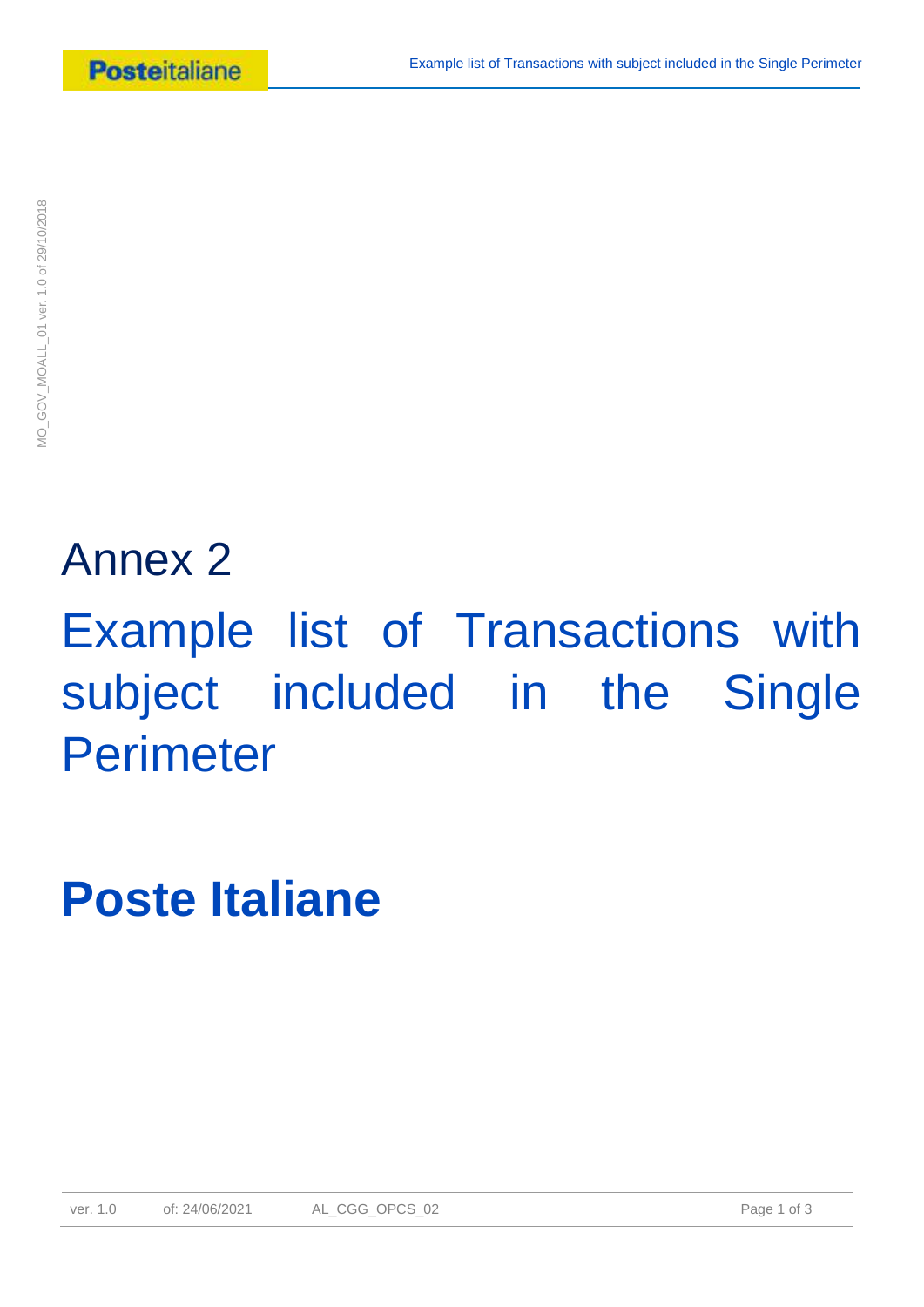| Version no. | <b>Approval Date</b> | Paragraphs amended | <b>Reasons for the update</b> |
|-------------|----------------------|--------------------|-------------------------------|
| 1.0         | 24/06/2021           | ۰                  | ۰                             |

#### Reference documents

| Code            | <b>Title</b>                                                                                  |
|-----------------|-----------------------------------------------------------------------------------------------|
| LG CGG OPCSC 01 | Guideline on Management of Transactions with Related Parties and<br><b>Connected Subjects</b> |